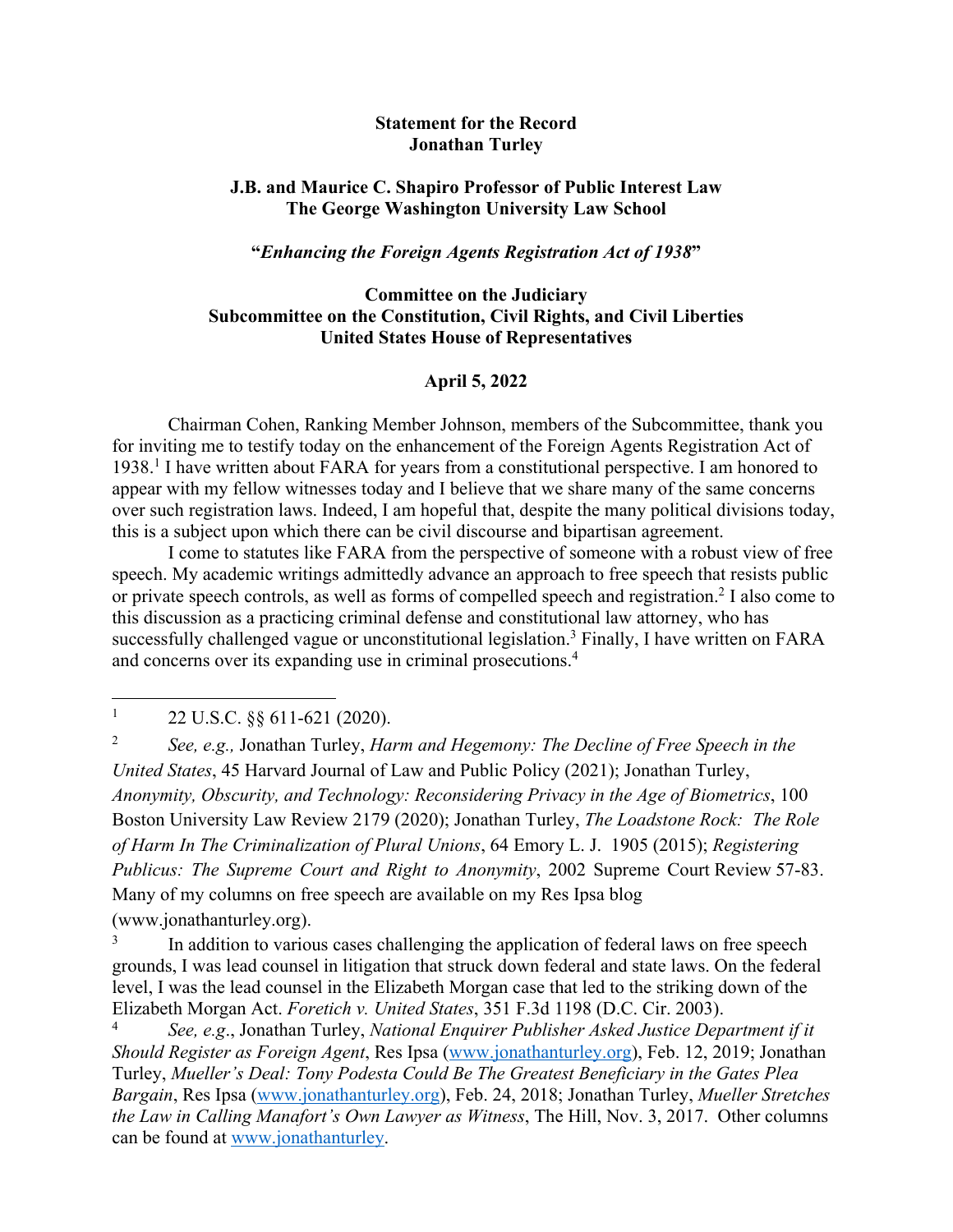We have seen a significant shift in the use of FARA in recent years as the basis for searches as well as criminal charges. For civil libertarians, the greatest concern is not the number of actual prosecutions, which remains relatively low. Rather, it is the potential use of the ambiguous elements of the Act to secure warrants and to seize material from attorneys, journalists, firms, and public interest groups that is so concerning. At the same time, we have seen foreign countries use their own FARA laws to crackdown upon public interest groups and journalists. I discuss a few areas where Congress should bring added clarity to FARA to focus on the core purpose of this law while avoiding areas raising significant constitutional and privilege concerns.

FARA began in the 1930s to combat the rise of Nazi sympathizers and propaganda. It was framed as a way to curtail "un-American" speech. In the hearing on the legislation, the purpose was based on

"[i]ncontrovertible evidence . . . that there are many persons in the United States representing foreign governments or foreign political groups who are supplied by such foreign agencies with funds and other materials to foster un-American activities and to influence the external and internal policies of this country, thereby violating both the letter and the spirit of international law, as well as the democratic basis of our own American institutions of government."5

The purpose of the registration was expressly meant to create a stigma by tagging certain people and groups as not just foreign agents but also to label their views as un-American. The Act continues to impose a stigmatizing label for those who work with foreign interests. FARA declares that such individuals and firms must include a "conspicuous statement that the materials are distributed by the agent on behalf of the foreign principal" and leave it to the Attorney General on "what constitutes a conspicuous statement for the purposes of this subsection."6 In addition to the stigma, FARA imposes reporting costs as well as the potential loss of federal funds.7

FARA had relatively limited use in World War II, though a couple dozen figures were prosecuted.8 However, it soon entered a period of prosecutorial dormancy. Only eight individuals were prosecuted between 1966 and  $2015.9$  Even in terms of civil enforcement, FARA was something of a sleeper statute with only seventeen cases during that period.<sup>10</sup> There has been an obvious uptick of investigations and prosecutions under FARA in high-profile cases. Those cases have refocused attention on the broad scope of the statute and how it can be used opportunistically or even politically by prosecutors.

<sup>5</sup> *Foreign Agents Registration Act of 1938: Hearing on H.R. 1591*, 75th Cong. 8021.

<sup>6</sup> 22 U.S.C. §614(b); *see also Viereck v. United States*, 318 U.S. 236, 241 (1943) (noting that FARA was intended "to identify agents of foreign principals who might engage in subversive acts or in spreading foreign propaganda, and to require them to make public record of the nature of their employment.").

<sup>7</sup> For example, under the Economic Aid Act, a firm, corporation, or individual registered under FARA may be ineligible to receive fund under the Paycheck Protection Program (PPP).

U.S. Dep't of Just., U.S. Attorneys' Manual: Crim. Manual § 2062 (2018).

See generally Off. of the Inspector Gen., U.S. Dep't of Just., Audit of the National Security Division's Enforcement and Administration of the Foreign Agents Registration Act 2  $(2016).$ 

<sup>10</sup> *Foreign Agents Registration Act Enforcement*, Criminal Resource Manual, U.S. Attorneys' Manual (2018).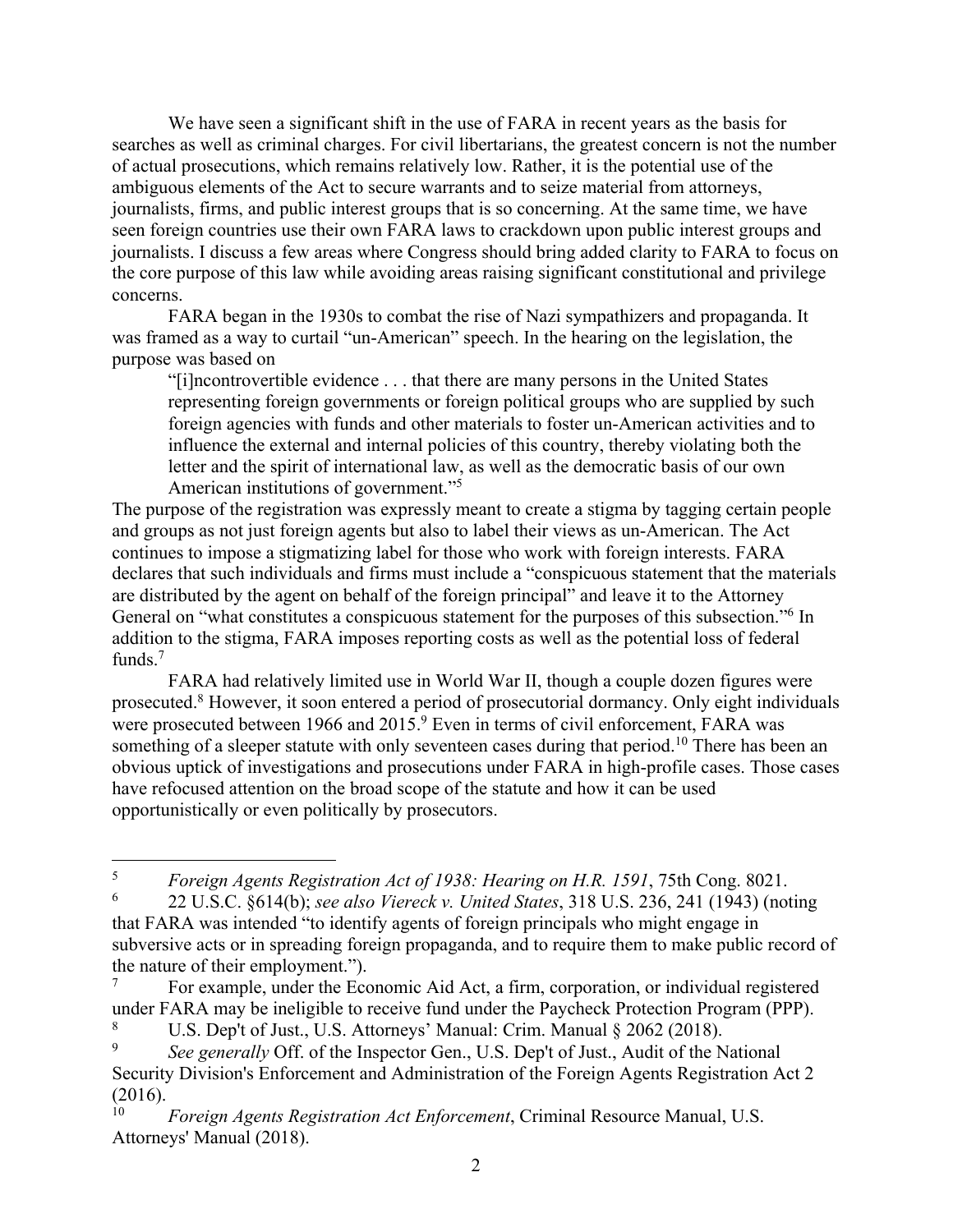I have long expressed discomfort over the free speech and associational dangers that arise from the use of ambiguous terms in FARA and other laws. The Act's key terms are defined in exceptionally broad terms in forcing the registration of "agents of a foreign principal."11 While a "foreign principal" conjures up images of foreign governments or foreign agencies, it also covers foreign-based companies, nonprofits, and individuals, including Americans living in foreign countries. A "foreign agent" is defined as

**"(1)** any person who acts as an agent, representative, employee, or servant, or any person who acts in any other capacity at the order, request, or under the direction or control, of a foreign principal or of a person any of whose activities are directly or indirectly supervised, directed, controlled, financed, or subsidized in whole or in major part by a foreign principal, and who directly or through any other person—

**(i)** engages within the United States in political activities for or in the interests of such foreign principal;

**(ii)** acts within the United States as a public relations counsel, publicity agent, information-service employee or political consultant for or in the interests of such foreign principal;

**(iii)** within the United States solicits, collects, disburses, or dispenses contributions, loans, money, or other things of value for or in the interest of such foreign principal; or

**(iv)** within the United States represents the interests of such foreign principal before any agency or official of the Government of the United States; and

**(2)** any person who agrees, consents, assumes or purports to act as, or who is or holds himself out to be, whether or not pursuant to contractual relationship, an agent of a foreign principal as defined in clause  $(1)$  of this subsection."<sup>12</sup>

Even with exemptions, that definition can cover a wide array of activities common to lawyers, academics, and others with global clients. Indeed, with the increasing globalization of law and business, FARA is now a continual concern for professionals in determining whether contracts or services cross any of these ill-defined lines. The four covered activities include not just the representation of a foreign principal with any government official or agency but also engaging in "political activities for or in the interests" and acting as public relations counsel, informationservice employee, or political consultant. The political activities language highlights the fluid meaning in these critical terms. The government can allege a violation if someone is engaging in any activity that

"the person engaging in believes will, or that the person intends to, in any way influence any agency or official of the Government of the United States or any section of the public within the United States with reference to formulating, adopting, or changing the domestic or foreign policies of the United States or with reference to the political or public interests, policies, or relations of a government of a foreign country or a foreign political party."13

<sup>&</sup>lt;sup>11</sup> 22 U.S.C.  $\S 611$ .<br><sup>12</sup> 14 at \$611.(a)

<sup>&</sup>lt;sup>12</sup> Id. at  $\S611$  (c).<br><sup>13</sup> Id. at  $\S611$  (0).

Id. at  $§611(0)$ .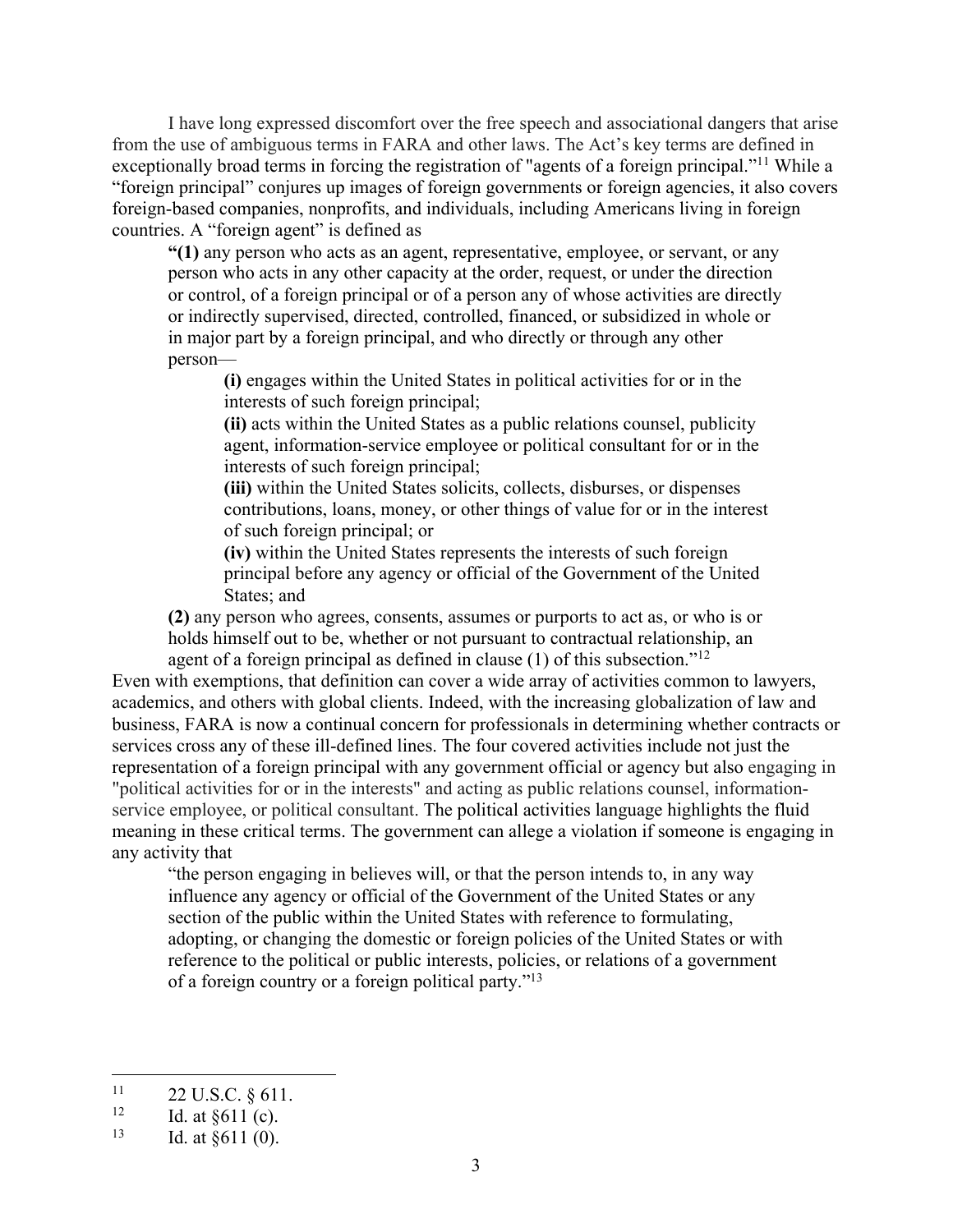It is hard to imagine any contact with a government official in Washington that would not meet such criteria.<sup>14</sup>

As noted, there are express exemptions for diplomats,<sup>15</sup> commercial activities,<sup>16</sup> lawyers,  $17$  academics,  $18$  and others. However, these exceptions are laced with terms that, again, largely leave compliance in the eye of the prosecutorial beholder. Take the exception for lawyers. It covers lawyers who are representing foreign interests "in the course of judicial proceedings [and related inquiries or investigations]."19 Yet, lawyers are often enlisted to address matters that are not in court or squarely before an agency. They seek to avoid potential actions or try to put their clients in the best regulatory position. Moreover, as discussed below, the Justice Department has adopted a broad interpretation of this rule that requires law firms to register due to their representation unconnected to any judicial or administrative proceeding or claim, including advising an embassy.<sup>20</sup> The FARA regulations clarify that "attempts to influence or persuade" agency personnel or officials include any work that can be characterized as attempts to influence or persuade "with reference to formatting, adopting, or changing the domestic or foreign policies of the United States or with reference to the political or public interests, policies, or relations of a government of a foreign country or a foreign political party."21 That includes such acts as "sharing memorandum prepared by [US firm] with [foreign country]'s lobbyists and public relations firm regarding pending legislation in the House of Representatives," "drafting, at the request of the Embassy, potential responses to media inquiries to be delivered by the Embassy about litigation in which [U.S. firm] was counsel of record;" and "providing the Embassy with written arguments against passage of resolution in House of Representatives."22

The exemption for journalism has also been criticized as ill-defined. In 2017, the government required RT TV America and Sputnik to register as foreign agents.<sup>23</sup> The move raised great concerns over free press protections. It is true that these media outlets are funded by the Russian government. However, many such media organizations from BBC to NPR receive considerable public funding. Authoritarian countries have recognized FARA laws as a perfect vehicle for chilling speech and punishing dissents or journalists. A good example can be found in Russia where journalistic organization and Non-Government Organizations (NGOs) are labeled as foreign agents.24 The Russian law was modeled on FARA and used to crackdown on dissent.

28 C.F.R. § 5.306(a).

 $\frac{22}{23}$  *Id.* 

<sup>&</sup>lt;sup>14</sup> Even an exception for news gathering organizations only applies for those media outlets deemed to be operating "by virtue of any bona fide news or journalistic activities" and meet certain ownership criteria. Id. at §611 (d).

<sup>&</sup>lt;sup>15</sup> 22 U.S.C. § 613(a).<br><sup>16</sup> 22 U.S.C. § 613(d)(

<sup>&</sup>lt;sup>16</sup> 22 U.S.C. § 613(d)(1).<br><sup>17</sup> 22 U.S.C. § 613(g)

<sup>&</sup>lt;sup>17</sup> 22 U.S.C. § 613(g).<br><sup>18</sup> 22 U.S.C. § 613(g).

<sup>&</sup>lt;sup>18</sup> 22 U.S.C.  $\S 613(e)$ .<br><sup>19</sup> 22 U.S.C.  $\S 613(e)$ .

 $^{19}$  22 U.S.C.  $\frac{6}{3}$  613(g).<br>
<sup>20</sup> Letter from Brandor

Letter from Brandon L. Van Grack, Chief, FARA Registration Unit, U.S. Dep't of Just., (Apr. 21, 2020), https://www.justice.gov/nsd-fara/page/file/1287671/download

<sup>23</sup> Megan R. Wilson, *Russian News Outlet Sputnik Registers with DOJ as Foreign Agent*, The Hill, Nov. 17, 2017.

<sup>24</sup> *See generally* Samuel Rebo, *FARA in Focus: What About Russia's Foreign Agent Tell Us About America's*, 12 J. Nat'l Security L. & Pol'y 277 (2022); Nick Robinson, *"Foreign Agents" in an Interconnected World: FARA and the Weaponization of Transparency*, 69 Duke L.J. 1075 (2020).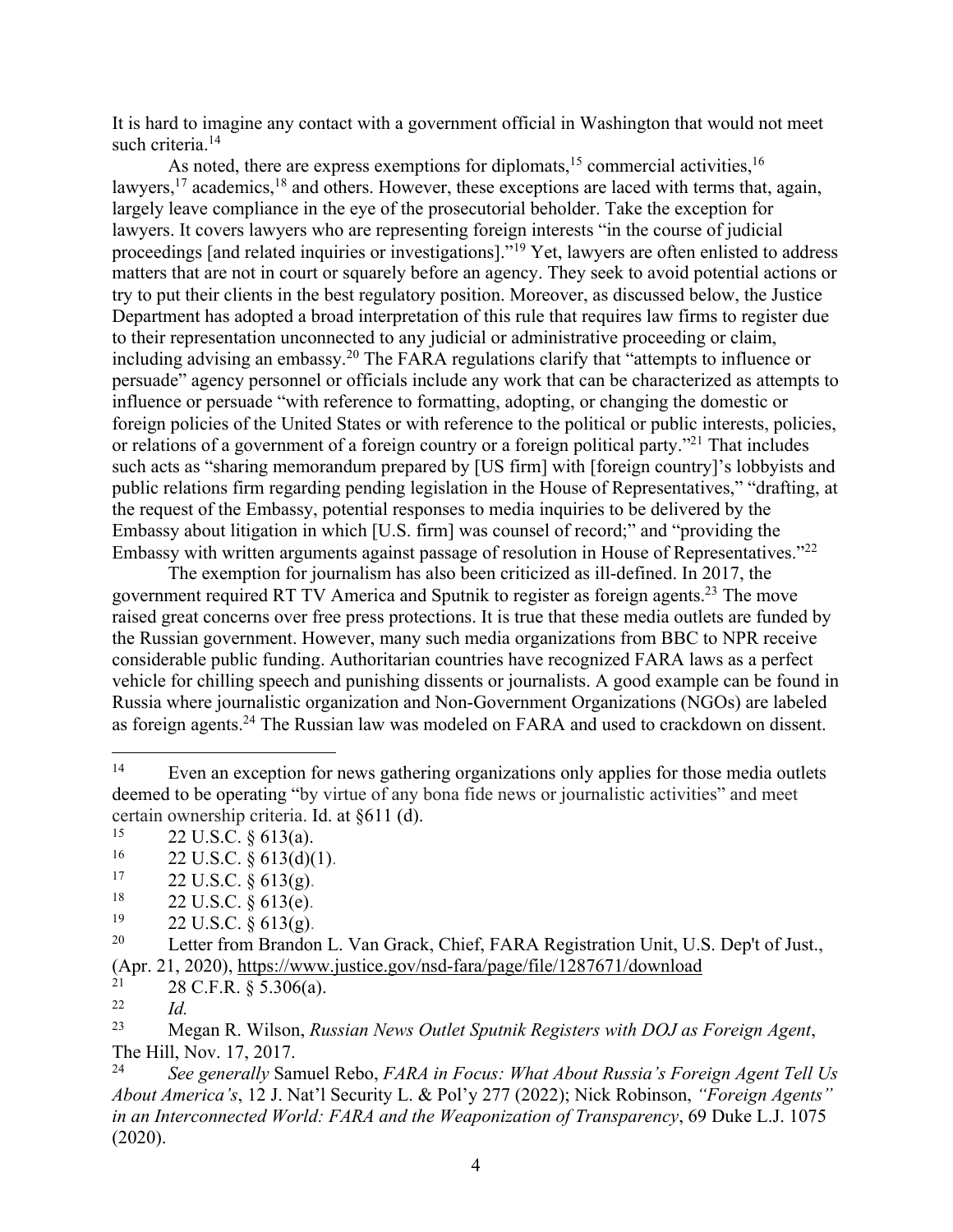The use of FARA laws by countries like Russia have been roundly condemned. However, all these laws, including the law in this country, are capable of such abuse. Indeed, FARA was used against the civil rights leader W.E.B. Du Bois in 1951.<sup>25</sup> Despite its extremely limited use, the Justice Department used FARA to target Du Bois for disseminating anti-war literature on behalf of a French not-for-profit organization. Du Bois was 83 at the time. Notably, Du Bois was the chairman of the Peace Information Center (PIC), an antiwar and nuclear nonproliferation organization. PIC circulated the Stockholm Appeal, a petition conceived by Nobel laureate and chemist Frédéric Joliot-Curie. Joliot-Curie was also a communist but his petition was signed by such figures as Marc Chagall, Thomas Mann, and Pablo Picasso.<sup>26</sup> It was also signed by 2.5 million American citizens. It is also worth noting that PIC was headquartered in New York, but the Justice Department declared it to be a foreign agent without any foundation.

It was clear that the government primarily wanted to tag DuBois as a communist and add the stigma of being a foreign agent. Even after he prevailed, "the trial and the publicity around it ruined his career. He was left scrabbling to earn enough money just to buy groceries."<sup>27</sup> The government continued the persecution of Du Bois by taking away his passport.

FARA definitions are so general that any moderately creative prosecutor could sufficiently allege a possible violation for a wide array of advocates, lawyers, and others with international clients. That is all that is required to secure a search warrant to gain access to potentially privileged or sensitive information. Since a covered person has only 10 days to register after such a contact, $28$  it is easy to trip the wire as an unregistered agent under the law. Moreover, the Justice Department exercises broad discretion in determining whether a violation is intentional or unintentional – the difference between a potential five-year prison sentence and a simply retroactive registration.29 It has used that discretion to shift from its long-treatment of FARA as an administrative procedure to great criminal enforcement.<sup>30</sup>

A 2019 letter from the Justice Department shows how broad both the discretion and the interpretation of FARA has become.<sup>31</sup> A church asked if it had to register as a foreign agent because foreign members had requested the printing of banners for a public march. A foreign foundation and its members were considered "foreign principals" and the church an agent engaged in political activities covered by the Act. Likewise, public interest organizations have been required to register as foreign agents, including the National Wildlife Federation (NWF).<sup>32</sup> The NWF merely accepted a grant from the Norwegian government to fight the destruction of the rainforest in countries like Brazil. It noted that "in its interactions with U.S. government officials, [U.S. organization] has nothing to do with formulating, adopting, or changing the

<sup>&</sup>lt;sup>25</sup> Andrew Lanham, *When W.E.B. DuBois Was UnAmerican*, Boston Review, Jan. 13, 2017.  $\frac{26}{27}$  *Id.* 

 $\frac{27}{28}$  *Id.* 

<sup>22</sup> U.S.C.  $\S$  612(a).

<sup>29</sup> Jacob R. Straus, Cong. Rsch. Serv., *Foreign Agents Registration Act: An Overview* 2 (2019).

<sup>30</sup> Straus, *supra,* at 2.

Advisory Opinion Pursuant to 28 C.F.R. § 5.2, Counterintelligence and Expert Control Section, National Security Division, Justice Department, Nov. 19, 2019, available at https://www.justice.gov/nsd-fara/page/file/1232921/download.<br><sup>32</sup> Advisory Opinion Pursuant to 28 C.F.R. § 5.2, Counterintelligence and Expert Control

Section, National Security Division, Justice Department, March 13, 2020, available at https://www.justice.gov/nsd-fara/page/file/1287616/download.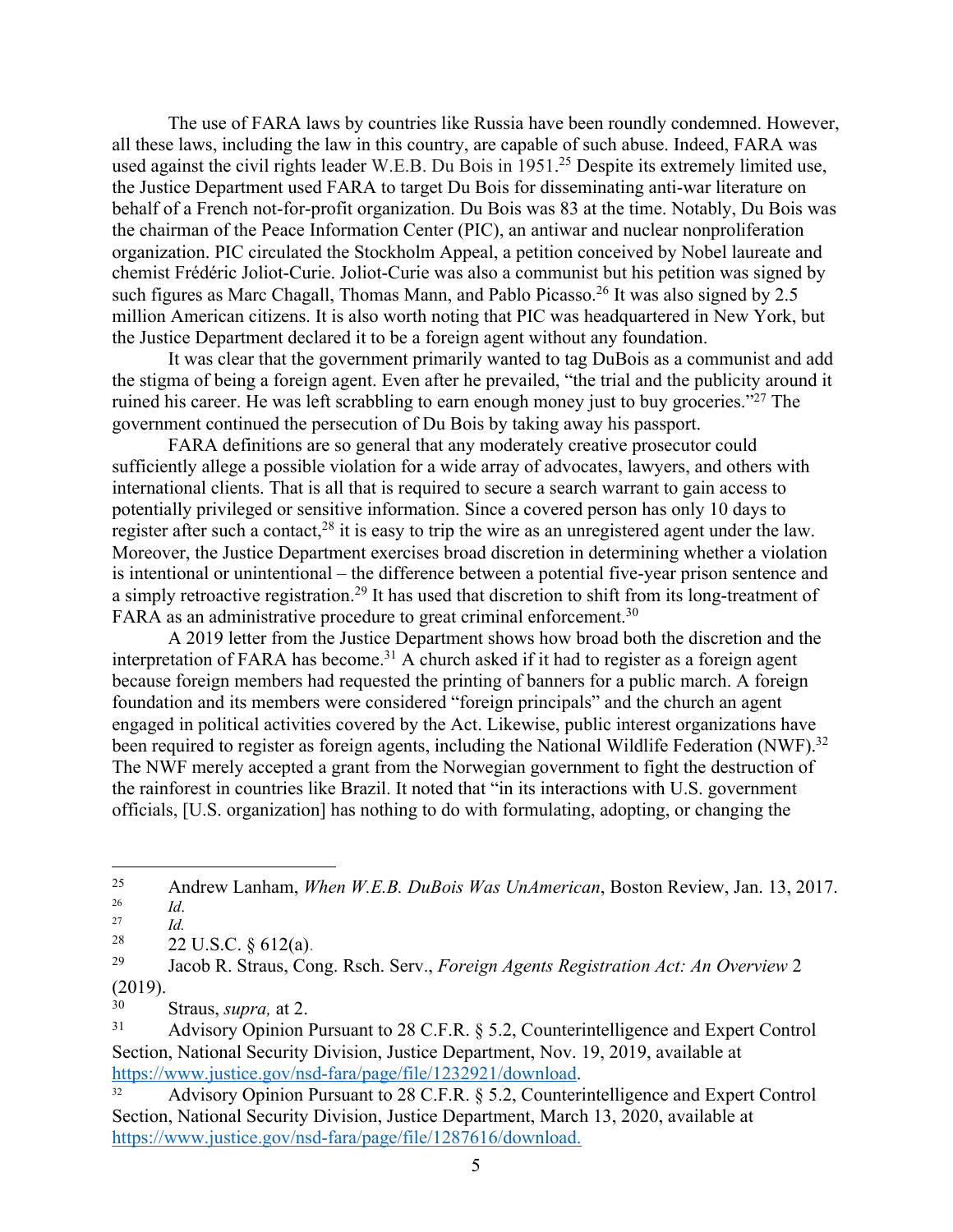domestic or foreign policies of the United States."33 However, the Justice Department still declared that these are covered "political activities" because organizing against the destruction of rainforests in other countries could still "influence … the public within the United States "with reference to the political or public interests, policies, or relations of a government of a foreign country or a foreign political party."34

There has never been an examination of what FARA registration has accomplished beyond tagging individuals, companies, or firms as foreign agents. Even more specific objections like combatting "disinformation" by forcing the registration of foreign media has done little in reducing such distribution. Rather, it has allowed countries like Russian and China to tell its citizens that the compelled registration of media and NGOs is consistent with what is done by the United States.

My recommendation is for this Committee to focus on four primary areas for reform.

*Clarifying the Purpose of FARA*. Any enhancement of FARA should begin with a clear understanding of what FARA is meant to achieve. I am not speaking of the functional act of registering foreign agents, but rather, why such registration is needed. That question can inform the necessary scope of FARA as well as the necessity of criminal prosecutions to enforce it.

Given the costs to core rights and the use of registration laws by authoritarian countries, Congress should clearly define what we are trying to achieve in FARA in its current or any amended form. We are hopefully beyond our past desire to register people with "un-American" viewpoints or associations. Moreover, if the law is meant to curtail free speech (even in the guise of "disinformation"), it would invite challenge as facially unconstitutional or unconstitutional "as-applied." In articulating a new purpose, Congress should avoid unnecessary or superfluous overlap with other laws. FARA is not needed to combat espionage or fraud given the ample statutory protections against those crimes. It is not needed for the regulation of elections given our extensive election laws and regulations. It is not needed to monitor foreign contributions or funding in higher education.<sup>35</sup> Finally, any court or agency is free to (and often does) ask for counsel or advocates to identify their clients. In court and congressional proceedings, for example, client identity is commonly sought for participants. Indeed, the recent indictment of Michael Sussmann shows that 18 U.S.C. 1001 is sufficient to deter those who would hide their clients.36 Finally, the Lobbying Disclosure Act (LDA) not only forces disclosures on clients and interests but can be the basis of an exemption under FARA.

The 1942 amendments continued the purpose of FARA to combat un-American speech or speech deemed propaganda.<sup>37</sup> It expanded the scope and required both greater identification and disclosures from covered parties. The 1966 amendments represented a shift from the original design of speech regulation to a new purpose of transparency in the lobbying of the government.38 As the D.C. Circuit stated:

"Over the years, FARA's focus has gradually shifted from Congress' original concern about the political propagandist or subversive seeking to overthrow the Government to the now familiar situation of lobbyists, lawyers, and public relations consultants pursuing

<sup>33</sup> *Id*.

 $\frac{34}{35}$  *Id.* 

Higher Education Act, 20 U.S.C. § 1011f.

<sup>36</sup> Indictment, *United States v. Sussmann*, Sept. 9, 2021, available at https://www.justice.gov/sco/press-release/file/1433511/download.<br>
<sup>37</sup> 6 P.L. 77-532, 56 Stat. 248 (1942).<br>
<sup>38</sup> See e.g. J.J.S. Congress, Senate Committee on Fereign Rel

<sup>38</sup> *See, e.g.,* U.S. Congress, Senate Committee on Foreign Relations, *Nondiplomatic Activities of Representatives of Foreign Governments*, 87th Cong., 2nd sess., July 1962.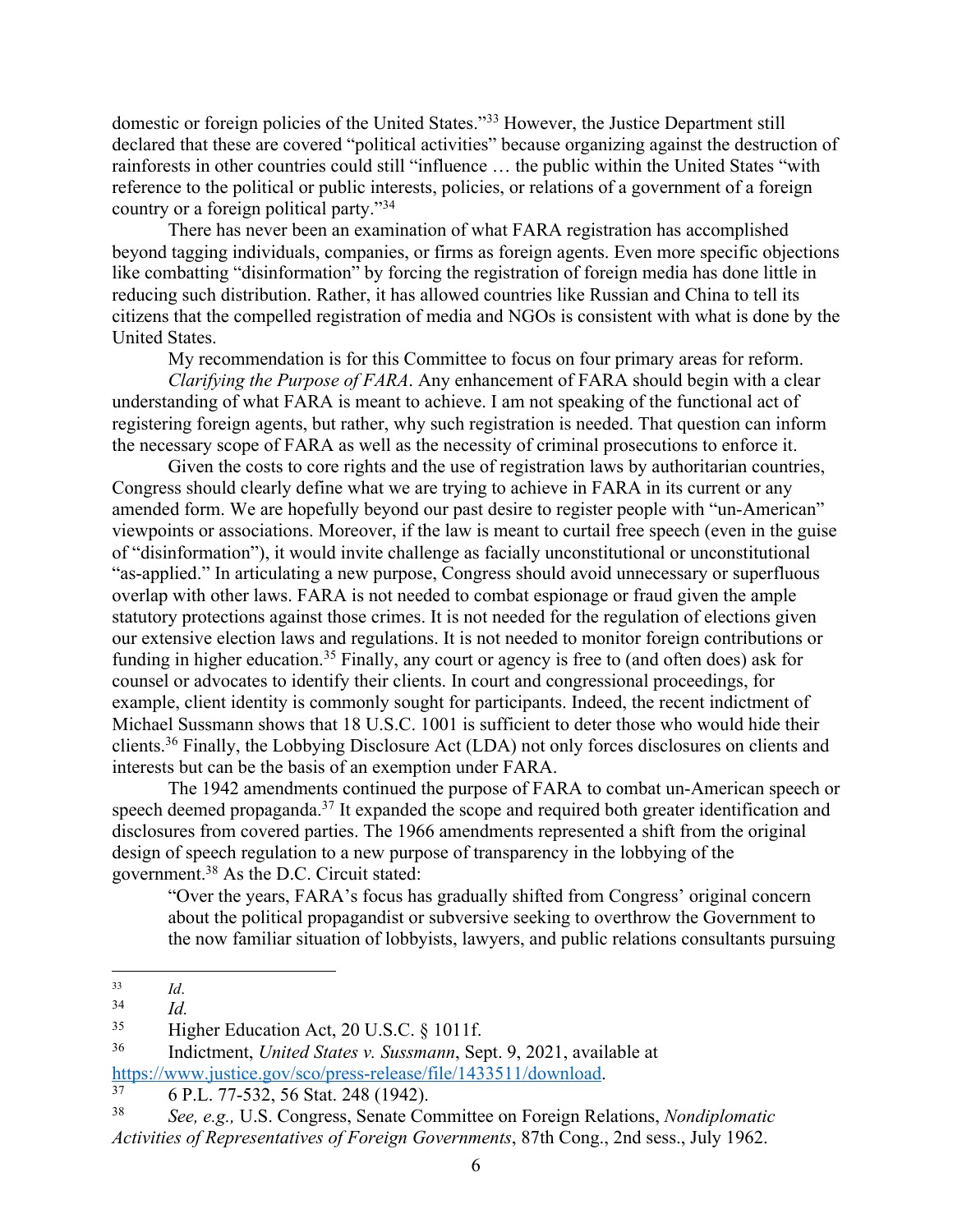the less radical goal of 'influencing [Government] policies to the staisfaction [sic] of [their] particular client.' But as its focus has changed, the core notion of FARA has remained the same, namely that government officials and the public generally should be able to identify those who act on behalf of a foreign principal."<sup>39</sup>

This resulted however in a further expansion of the scope of the law.

The rationale shift in 1966 continued with the enactment of the LDA.<sup>40</sup> Replacing the Regulation of Lobbying Act of 1946, the LDA legislation included FARA amendments, including key exemptions. It allowed lobbyists for foreign corporations, associations, and partnerships to register under LDA rather than FARA. That avoided the stigmatizing label of being a foreign agent.<sup>41</sup> It also included the legal exemptions discussed below.

The greatest mistake would be a return to the anti-free speech origins of FARA under the guise of combating "disinformation." Not only does FARA not materially impact the dissemination of information, the use of the law as a cudgel for those espousing foreign political agendas will raise even greater constitutional concerns. The "enhancement" of FARA as a vehicle for speech controls and sanctions would come at a time when free speech is under unprecedented attacks here and abroad.42

The law continues to sweep broadly and continues to impact free speech values. Indeed, many want it to sweep even more broadly. If the purpose is to identify foreign clients seeking legislative or regulatory changes, FARA could achieve that goal without the ever-expanding range of covered parties. Registration can still be required under LDA without the stigma (or the criminal enforcement) of registration under FARA as foreign agents. Likewise, for those who are arguing for the expansion of FARA, they should consider whether the same added transparency would not be achieved through the LDA without the stigma imposed under FARA. It could also legislatively correct and narrow the interpretations issued by the Justice Department. It could also strengthen exemptions for public interest, journalistic, and advocacy groups.

*Clarifying the Line Between Criminal and Civil Enforcement*. One area that should be a priority for congressional review is the increasingly unintelligible line between civil and criminal enforcement. FARA has been used to trigger criminal investigatory powers, including searches targeting lawyers. More importantly, some figures have been allowed to retroactively register (which has been the norm) while others have been subject to indictments.<sup>43</sup> After ramping up prosecutions in the last decade, the Justice Department has created precedent for the criminalization of what were previously treated as administrative violations. From Paul Manafort to the current investigation of Hunter Biden, there remain questions as to whether Justice Department will operate under a single, coherent, and predictable standard. The Justice Department cannot simply repeat the mantra of prosecutorial discretion. This is an area that demands a bright line not only so covered parties can be confident on their legal obligations, but also so the public is assured that prosecutions are driven by legal, not political, considerations.

There have been calls for the enhancement of civil powers for the Justice Department to investigate potential FARA violations. That includes giving the Department civil investigative

<sup>39</sup> *United States v. McGoff*, 831 F.2d 1071, 1073-74 (D.C. Cir. 1987) (citing S. Rep. No. 143, 89th Cong., 1st Sess. 4 (1965)).

<sup>40</sup> P.L. 104-65, 109 Stat. 691 (1995).

<sup>41</sup> U.S. Congress, House, Committee on the Judiciary, *Lobbying Disclosure Act of 1995*, H.R. 2564, 104th Cong., 1st Sess., H. Rep. 104-339, November 14, 1995.

<sup>42</sup> *See generally* Turley, *Harm and Hegemony*, *supra*. 43 *See* Jonathan Turley, *Mueller's Deal: Tony Podesta Could Be The Greatest Beneficiary in the Gates Plea Bargain*, Res Ipsa (www.jonathanturley.org), Feb. 24, 2018.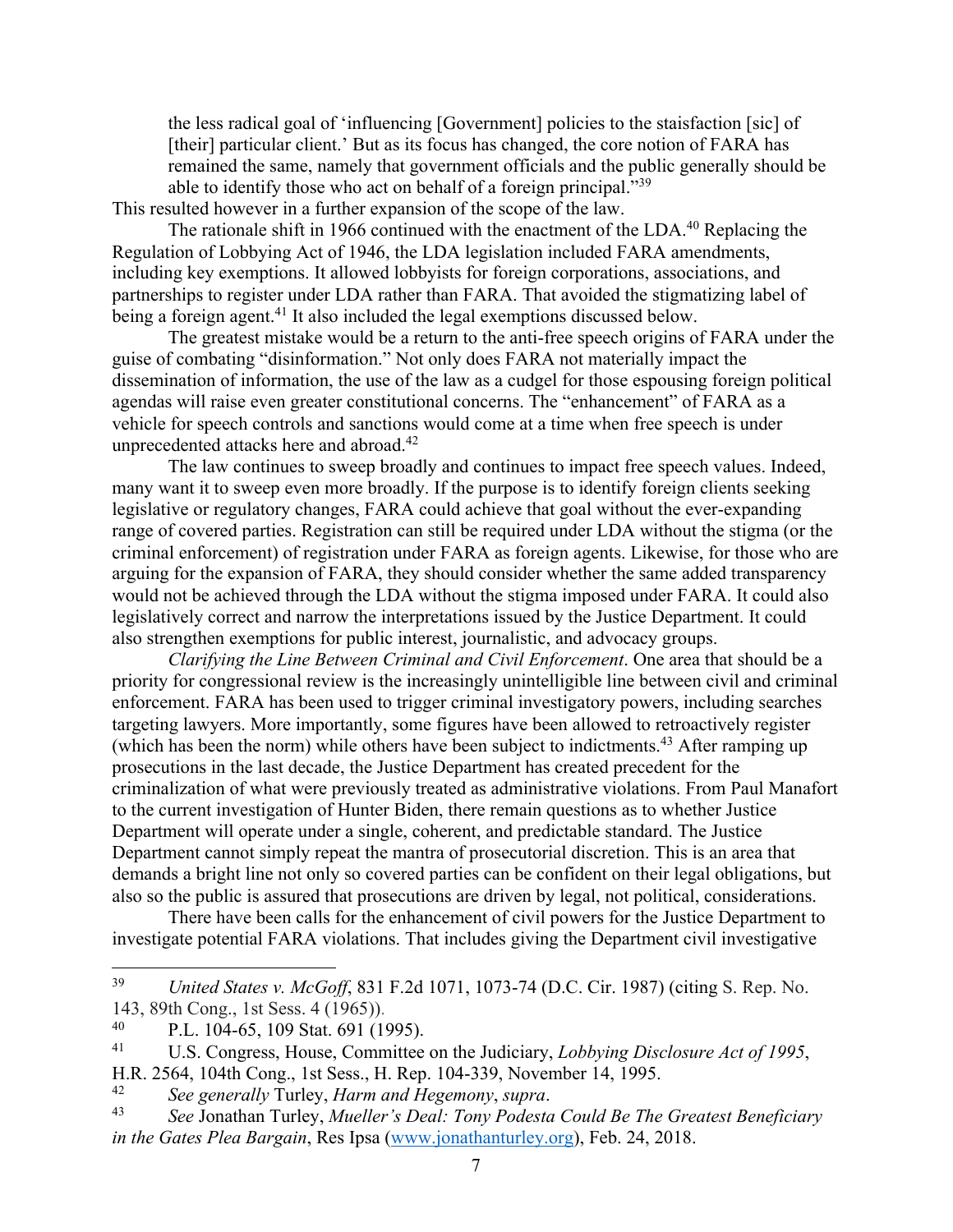demand (CID) authority to allow for administrative demands or subpoenas. If Congress wants to expand such civil authority and investigative powers, it should consider narrowing the criminal penalties. To the extent that FARA is a transparency or information forcing law, that can be achieved through administrative measures without the expanded use of the criminal process.

*Clarifying Key Terms*. As discussed above, FARA has suffered from a type of statutory mission creep as the Justice Department took ambiguous terms and used that ambiguity to steadily expand the scope of the Act. Congress can bring greater clarity and purpose to the Act by narrowing the threshold terms. For example, "foreign principal" can be narrowed to focus on foreign governments, foreign political parties, and surrogates that are largely funded by either foreign government or parties.<sup>44</sup> That would still leave groups and individuals who are closely associated with foreign interests. However, as noted above, other statutes also apply to such transactions and associations to address specific risks. This includes, but is not limited to, the disclosure provisions of Lobbying Disclosure Act.45 Notably, the exemption for LDA registration, does not include representatives "where a foreign government or foreign political party is the principal beneficiary."46 Moreover, by narrowing this term, some of the most problematic (and potentially unconstitutional) applications of the Act can be avoided.

The identification of a "foreign agent" is left fluid with the inclusion of undefined terms. For example, an organization can be designated a foreign agent simply because it acted on a "request" from a foreign principal. Thus, a church or public interest group may be deemed a foreign agent if they act on the request of the Ukrainian government in the opposition to the Russian invasion. Moreover, those groups which received any grants or monies from foreign sources are left unsure when such money closes the line of receiving funds "in major part" from a foreign source. The statute and regulations do not define how that line is drawn. Is it a measure of the amount or the percentage of the budget of the organization? There is a significant level of uncertainty when an organization risks the stigma of being labeled a foreign agent.

The language on the exemptions for political activities could also be clarified to require a direct nexus to the interests of the foreign principal. Specifically, the type of interpretation subjected the NWF to registration should be eliminated. A good place to start is with the 2019 opinion where the Department rejected an exemption for a firm working with an international religious organization on a conference to "bring together the world's religious leaders to agree on measures to overcome important social challenges." It was still considered a covered activity because a foreign government's ministry funded the firm's work and the conference and the underlying social issues "could also be in the public interests of a foreign government."<sup>47</sup>

*Clarifying the Legal Exemption*. Recent controversies have focused on the use of FARA to investigate, search, or to charge attorneys ranging from Paul Manafort to Rudy Giuliani<sup>48</sup> to

<sup>44</sup> Congress previously considered such a narrowing of this term in 1993. *See* S. Rep. No. 103-37 (1993).

 $^{45}$  2 U.S.C. § 1601.

 $^{46}$  28 C.F.R. § 5.307.

Advisory Opinion Pursuant to 28 C.F.R. § 5.2, Counterintelligence and Expert Control Section, National Security Division, Justice Department, Nov. 12, 2019, available at https://www.justice.gov/nsd-fara/page/file/1234516/download.

<sup>48</sup> Erica Orden, *How Federal Prosecutors are Pursuing Rudy Giuliani*, CNN, May 22, 2021.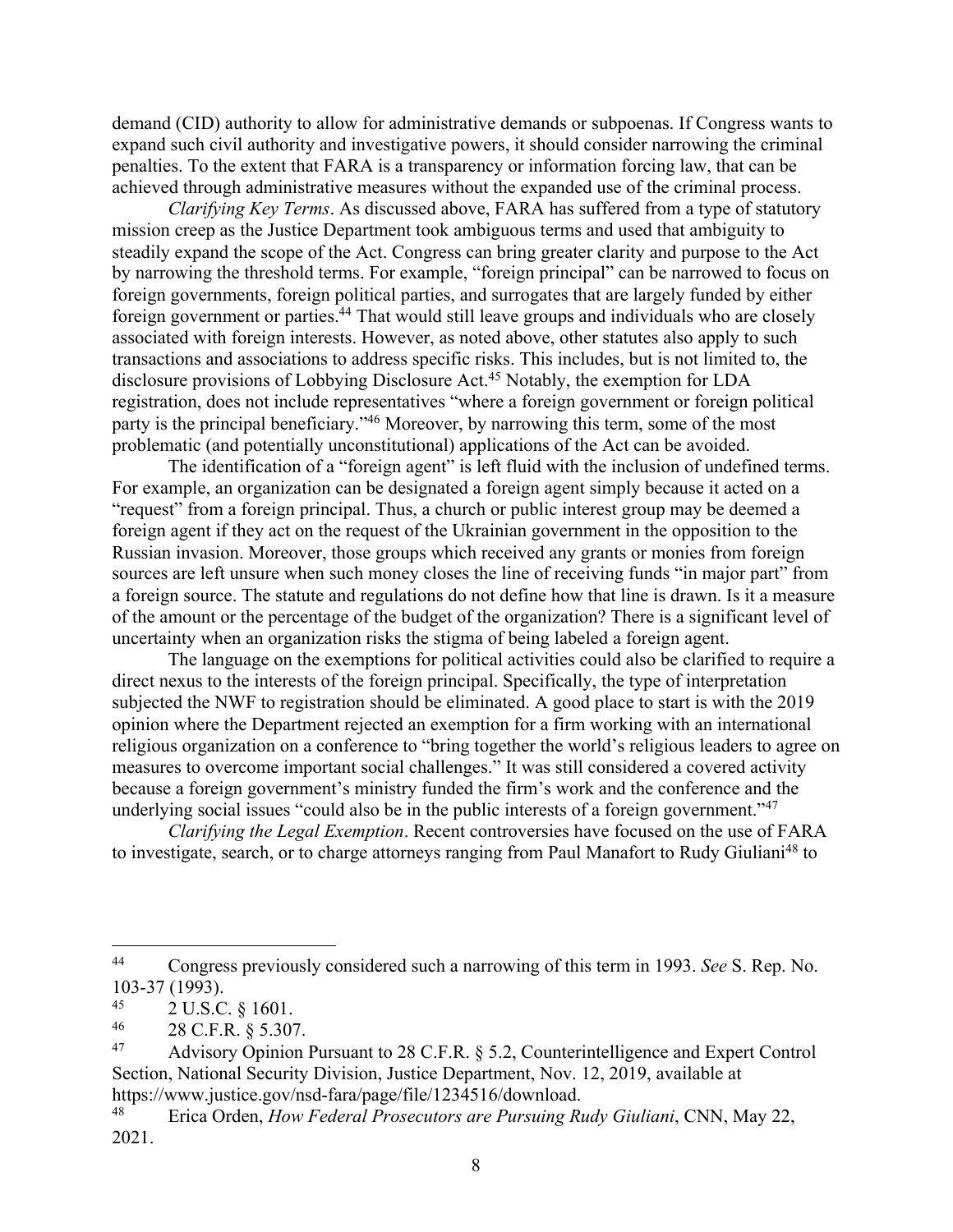Victoria Toensing<sup>49</sup> to Hunter Biden.<sup>50</sup> We still do not have all the facts on many of these investigations, but they raise the long-standing questions of where the line is drawn in terms of the exemption. That confusion is evident in the statutory language and conflicting agency interpretations given to legal representational questions.

Recently, the Justice Department withdrew an advisory opinion from December 2019. The earlier interpretation imposes a narrow scope on the legal exemption that declared that attorneys would still have to register if they planned to "provide factual responses to media inquiries about the litigation, issue press releases containing facts regarding the litigation, and engage in press conferences regarding [the case]." The opinion ignores that lawyers often field media inquiries and have a duty to ethically represent their clients inside and outside of courtroom or committee rooms. To its credit, the Justice Department rescinded the order and clarified that responding to media inquiries does not trigger the need for registration.<sup>51</sup> However, the resulting statement preserved the maddening ambiguity of the exemption itself:

"The legal exemption is triggered once a person, qualified to practice law, engages or agrees to engage in the legal representation of a disclosed foreign principal before any court or agency of the Government of the United States. The exemption is not triggered by an agreement to provide legal representation to further political activities, as defined by FARA, to influence or persuade agency personnel or officials, other than in the course of either judicial proceedings; criminal or civil law enforcement inquiries, investigations, or proceedings; or other agency proceedings required by law to be conducted on the record. The scope of the exemption, once triggered, may include an attorney's activities outside those proceedings so long as those activities do not go beyond the bounds of normal legal representation of a client within the scope of that matter."52

Consider that language if you are trying to comply with federal law. You are not required to register "so long as those activities do not go beyond the bounds of normal legal representation of a client within the scope of that matter." The Justice Department reserves to itself to determine what is within "the bounds of normal legal representation." Moreover, it is not clear what will be defined as "within the scope of that matter." A "matter" often involves both immediate actions as well as potential actions involving a client.

In fairness to the Justice Department, the line between legal advocacy and lobbying is often murky. Both the Manafort and Biden controversies show how attorneys will often be used for efforts that seem more political than legal, including tasks that can legitimately be described as outside the "normal scope" of legal representation. Yet, the firms often perform atypical functions in response to collateral questions in maintaining client relationships. There is an obvious need to register as a lobbyist when you are seeking benefits or changes from agencies or

<sup>49</sup> Oliver O'Connell, *FBI Searches Home of Giuliani-Connected Laywerin Relation to Ukraine Dealings*, The Independent, Apr. 28, 2021.

<sup>50</sup> Jerry Dunleavy, *DOJ Investigating Hunter Biden for Lobbying Violations*, Washington Examiner, March 16, 2022.

<sup>51</sup> Advisory Opinion Pursuant to 28 C.F.R. § 5.2, Counterintelligence and Expert Control Section, National Security Division, Justice Department, Jan. 5, 2020, available at https://www.justice.gov/nsd-fara/page/file/1351401/download.<br>52 decisi 1.2

*Id.* at 1-2.